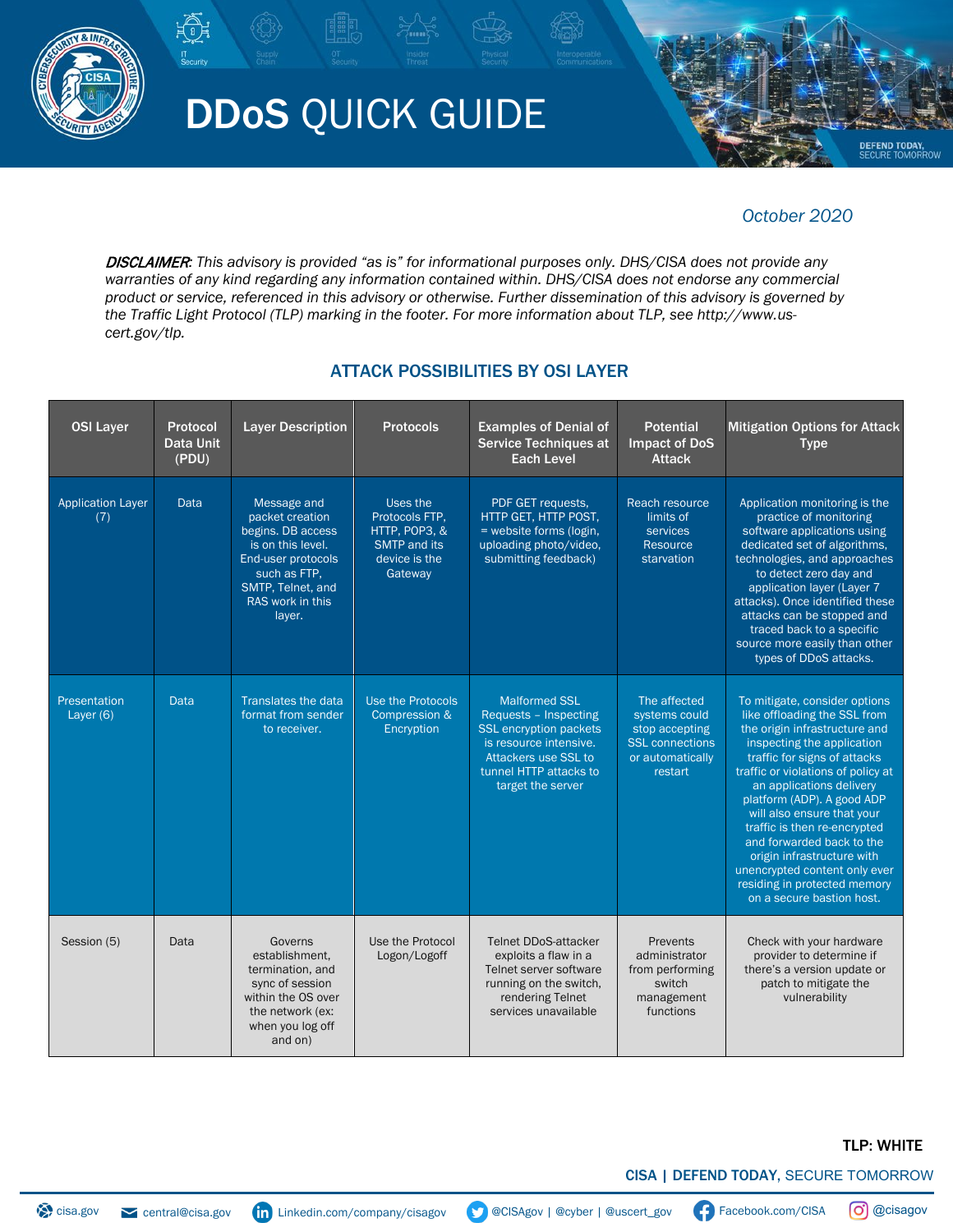## ATTACK POSSIBILITIES BY OSI LAYER

| <b>OSI Layer</b> | Protocol<br>Data Unit<br>(PDU) | <b>Layer Description</b>                                                                                                         | <b>Protocols</b>                                                                                                       | <b>Examples of Denial of</b><br>Service Techniques at<br><b>Each Level</b>                                                                                | <b>Potential</b><br><b>Impact of DoS</b><br><b>Attack</b>                                                              | <b>Mitigation Options for Attack</b><br><b>Type</b>                                                                                                                                                                                                                                                                                                                                                                                                                                                                                                        |
|------------------|--------------------------------|----------------------------------------------------------------------------------------------------------------------------------|------------------------------------------------------------------------------------------------------------------------|-----------------------------------------------------------------------------------------------------------------------------------------------------------|------------------------------------------------------------------------------------------------------------------------|------------------------------------------------------------------------------------------------------------------------------------------------------------------------------------------------------------------------------------------------------------------------------------------------------------------------------------------------------------------------------------------------------------------------------------------------------------------------------------------------------------------------------------------------------------|
| Transport (4)    | <b>Segment</b>                 | <b>Ensures error-free</b><br>transmission<br>between hosts:<br>manages<br>transmission of<br>messages from<br>layers 1 through 3 | Uses the<br>Protocols TCP &<br><b>UDP</b>                                                                              | <b>SYN Flood, Smurf</b><br><b>Attack</b>                                                                                                                  | Reach<br>bandwidth or<br>connection<br>limits of hosts<br>or networking<br>equipment                                   | DDoS attack blocking.<br>commonly referred to as<br>blackholing, is a method<br>typically used by ISPs to stop a<br>DDoS attack on one of its<br>customers. This approach to<br>block DDoS attacks makes<br>the site in question completely<br>inaccessible to all traffic, both<br>malicious attack traffic and<br>legitimate user traffic. Black<br>holding is typically deployed by<br>the ISP to protect other<br>customers on its network from<br>the adverse effects of DDoS<br>attacks such as slow network<br>performance and disrupted<br>service |
| Network (3)      | Packet                         | Dedicated to<br>routing and<br>switching<br>information to<br>different networks.<br>LAN or<br>internetworks                     | <b>Uses the Protocols</b><br>IP, ICMP, ARP, &<br><b>RIP and uses</b><br>Routers as its<br>device                       | ICMP Flooding - A<br>Layer 3 infrastructure<br><b>DDoS</b> attack method<br>that uses ICMP<br>messages to overload<br>the targeted network's<br>bandwidth | Can affect<br>available<br>network<br>bandwidth and<br>impose extra<br>load on the<br>firewall                         | Rate-limit ICMP traffic and<br>prevent the attack from<br>impacting bandwidth and<br>firewall performance                                                                                                                                                                                                                                                                                                                                                                                                                                                  |
| Data Link (2)    | Frame                          | Establishes.<br>maintains, and<br>decides how the<br>transfer is<br>accomplished over<br>the physical layer                      | <b>Uses the Protocols</b><br>802.3 & 802.5<br>and it's devices<br>are NICs, switches<br>bridges & WAPs                 | MAC flooding -<br>inundates the network<br>switch with data packets                                                                                       | <b>Disrupts the</b><br>usual sender to<br>recipient flow of<br>data - blasting<br>across all ports                     | Many advances switches can<br>be configured to limit the<br>number of MAC addresses<br>that can be learned on ports<br>connected to end stations:<br>allow discovered MAC<br>addresses to be authenticated<br>against an authentication,<br>authorization and accounting<br>(AAA) server and subsequently<br>filtered                                                                                                                                                                                                                                      |
| Physical (1)     | <b>Bits</b>                    | Includes, but not<br>limited to cables,<br>jacks, and hubs                                                                       | <b>Uses the Protocols</b><br>100 Base-T &<br>1000 Base-X and<br>uses Hubs, patch<br>panels, & RJ45<br>Jacks as devices | Physical destruction,<br>obstruction,<br>manipulation, or<br>malfunction of physical<br>assets                                                            | <b>Physical assets</b><br>will become<br>unresponsive<br>and may need to<br>be repaired to<br>increase<br>availability | Practice defense in-depth<br>tactics, use access controls,<br>accountability, and auditing to<br>track and control physical<br>assets                                                                                                                                                                                                                                                                                                                                                                                                                      |

## TLP: WHITE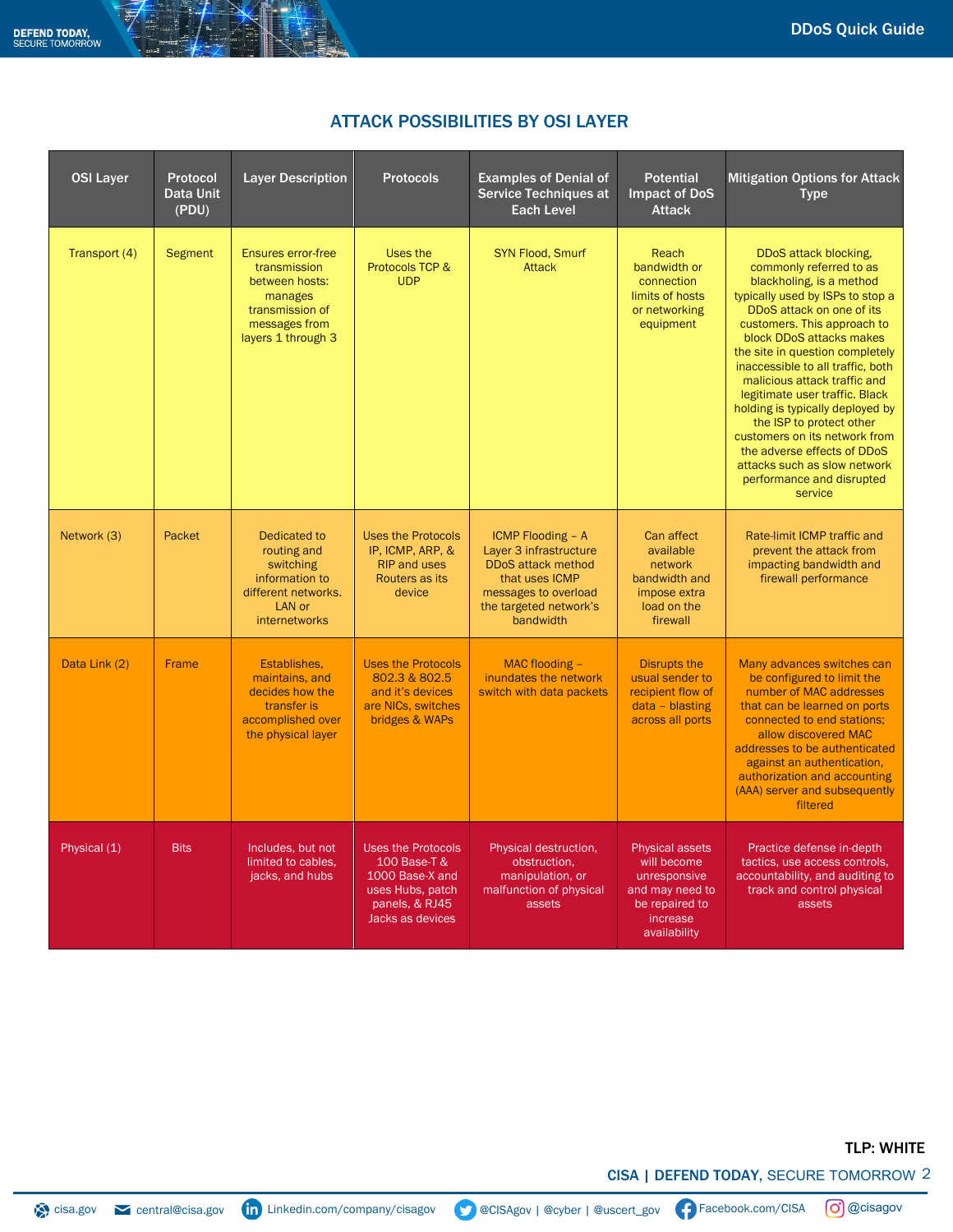## POSSIBLE DDoS TRAFFIC TYPES

| <b>HTTP Header</b>         | HTTP headers are fields which describe which resources are requested, such as URL, a form, JPEG, etc. HTTP<br>headers also inform the web server what kind of web browser is being used. Common HTTP headers are GET,<br>POST, ACCEPT, LANGUAGE, and USER AGENT. The requester can insert as many headers as they want and can<br>make them communication specific. DDoS attackers can change these and many other HTTP headers to make<br>it more difficult to identify the attack origin. In addition, HTTP headers can be designed to manipulate caching<br>and proxy services. For example, is it possible to ask a caching proxy to not cache the information. |
|----------------------------|---------------------------------------------------------------------------------------------------------------------------------------------------------------------------------------------------------------------------------------------------------------------------------------------------------------------------------------------------------------------------------------------------------------------------------------------------------------------------------------------------------------------------------------------------------------------------------------------------------------------------------------------------------------------|
| <b>HTTP POST Flood</b>     | An HTTP POST Flood is a type of DDoS attack in which the volume of POST requests overwhelms the server so<br>that the server cannot respond to them all. This can result in exceptionally high utilization of system resources<br>and consequently crash the server.                                                                                                                                                                                                                                                                                                                                                                                                |
| <b>HTTP POST Request</b>   | An HTTP POST Request is a method that submits data in the body of the request to be processed by the server.<br>For example, a POST request takes the information in a form and encodes it, then posts the content of the<br>form to the server.                                                                                                                                                                                                                                                                                                                                                                                                                    |
| <b>HTTPS Post Flood</b>    | An HTTPS POST Flood is an HTTP POST flood sent over an SSL session. Due to the use of SSL it is necessary to<br>decrypt this request in order to inspect it.                                                                                                                                                                                                                                                                                                                                                                                                                                                                                                        |
| <b>HTTPS POST Request</b>  | An HTTPS POST Request is an encrypted version of an HTTP POST request. The actual data transferred back<br>and forth is encrypted                                                                                                                                                                                                                                                                                                                                                                                                                                                                                                                                   |
| <b>HTTPS GET Flood</b>     | An HTTPS GET Flood is an HTTP GET flood sent over an SSL session. Due to the SSL, it is necessary to decrypt<br>the requests in order to mitigate the flood.                                                                                                                                                                                                                                                                                                                                                                                                                                                                                                        |
| <b>HTTPS GET Request</b>   | An HTTPS GET Request is an HTTP GET Request sent over an SSL session. Due to the use of SSL, it is necessary<br>to decrypt the requests in order to inspect it.                                                                                                                                                                                                                                                                                                                                                                                                                                                                                                     |
| <b>HTTP GET Flood</b>      | An HTTP GET Flood is a layer 7 application layer DDoS attack method in which attackers send a huge flood of<br>requests to the server to overwhelm its resources. As a result, the server cannot respond to legitimate<br>requests from the server.                                                                                                                                                                                                                                                                                                                                                                                                                 |
| <b>HTTP GET Request</b>    | An HTTP GET Request is a method that makes a request for information for the server. A GET request asks the<br>server to give you something such as an image or script so that it may be rendered by your browsers.                                                                                                                                                                                                                                                                                                                                                                                                                                                 |
| <b>SYN Flood (TCP/SYN)</b> | SYN Flood works by establishing half-open connections to a node. When the target receives a SYN packet to an<br>open port, the target will respond with a SYN-ACK and try to establish a connection. However, during a SYN<br>flood, the three-way handshake never completes because the client never responds to the server's SYN-ACK.<br>As a result, these "connections" remain in the half-open state until they time out.                                                                                                                                                                                                                                      |
| <b>UDP Flood</b>           | UDP floods are used frequently for larger bandwidth DDoS attacks because they are connectionless and it is<br>easy to generate protocol 17 (UDP) messages from many different scripting and compiled languages.                                                                                                                                                                                                                                                                                                                                                                                                                                                     |
| <b>ICMP Flood</b>          | Internet Control Message Protocol (ICMP) is primarily used for error messaging and typically does not exchange<br>data between systems. ICMP packets may accompany TCP packets when connecting to a sever. An ICMP flood<br>is a layer 3 infrastructure DDoS attack method that uses ICMP messages to overload the targeted network's<br>bandwidth.                                                                                                                                                                                                                                                                                                                 |
| <b>MAC Flood</b>           | A rare attack, in which the attacker sends multiple dummy Ethernet frames, each with a different MAC<br>address, Network switches treat MAC addresses separately, and hence reserve some resources for each<br>request. When all the memory in a switch is used up, it either shuts down or becomes unresponsive. In a few<br>types of routers, a MAC flood attack may cause these to drop their entire routing table, thus disrupting the<br>whole network under its routing domain.                                                                                                                                                                               |

## TLP: WHITE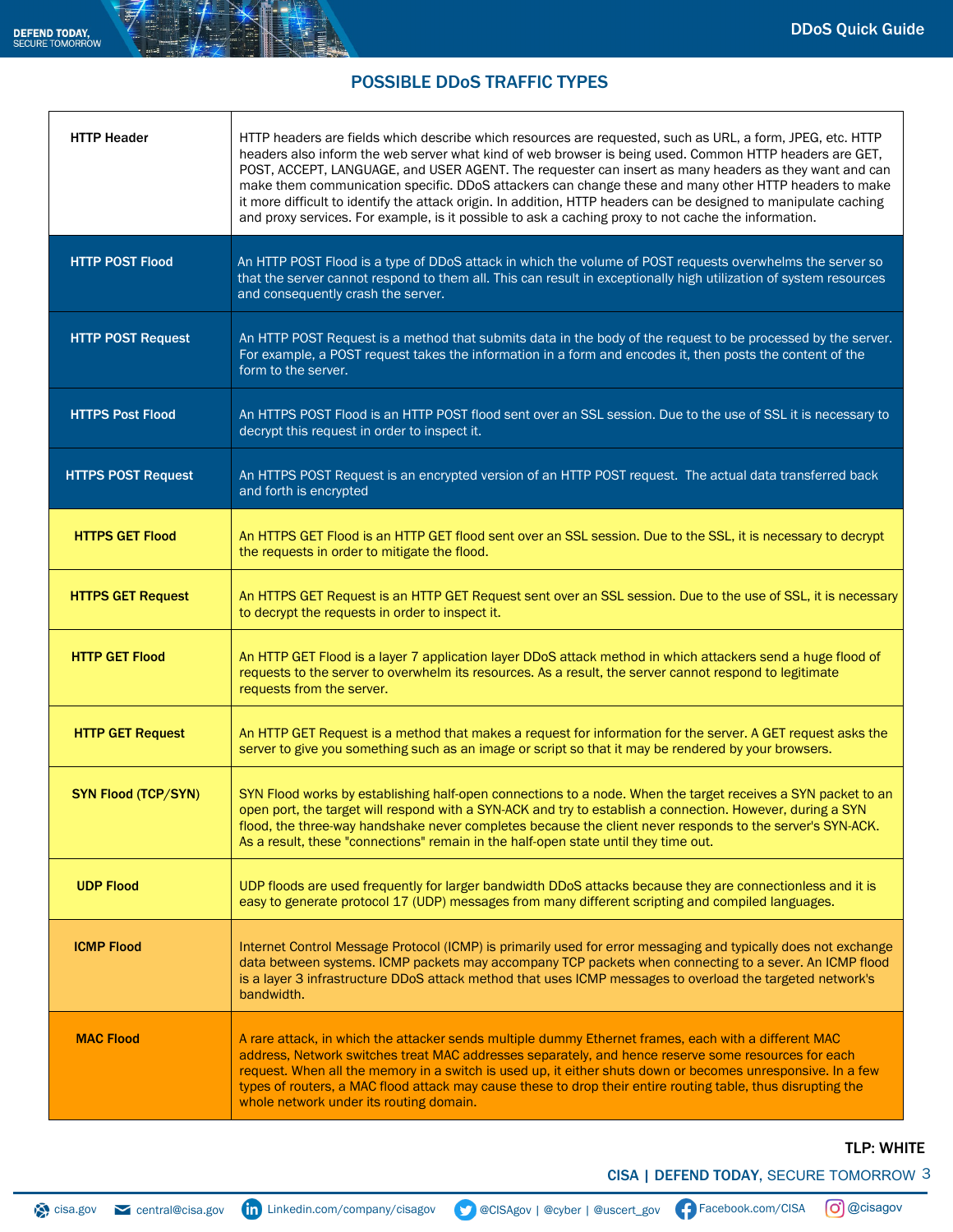## **GLOSSARY**

| <b>Denial of Service</b>                   | The core concepts of cyber security are availability, integrity, and confidentiality. Denial of Service (DoS)<br>attacks impact the availability of information resources. The DoS is successful if it renders information<br>resources unavailable. Success and impact differ in that impact is relative to the victim. For example, if an<br>actor DoS's a website belonging to a company that relies on e-commerce to drive their business operations, the<br>company may experience financial losses if the DoS is sustained for a period of time. The risk, threat, and<br>impact levels for DoS activity are determined on a case by case basis.                                                                               |
|--------------------------------------------|--------------------------------------------------------------------------------------------------------------------------------------------------------------------------------------------------------------------------------------------------------------------------------------------------------------------------------------------------------------------------------------------------------------------------------------------------------------------------------------------------------------------------------------------------------------------------------------------------------------------------------------------------------------------------------------------------------------------------------------|
| Layer 3 and Layer 4<br><b>DDoS Attacks</b> | Layer 3 and Layer 4 DDoS attacks are types of volumetric DDoS attacks on a network infrastructure Layer 3<br>(network layer) and 4 (transport layer) DDoS attacks rely on extremely high volumes (floods) of data to slow<br>down web server performance, consume bandwidth, and eventually degrade access for legitimate users. These<br>attack types typically include ICMP, SYN, and UDP floods.                                                                                                                                                                                                                                                                                                                                  |
| Layer 7 DDoS Attack                        | A Layer 7 DDoS attack is an attack structured to overload specific elements of an application server<br>infrastructure. Layer 7 attacks are especially complex, stealthy, and difficult to detect because they resemble<br>legitimate website traffic. Even simple Layer 7 attacks--for example those targeting login pages with random<br>user IDs and passwords, or repetitive random searches on dynamic websites--can critically overload CPUs and<br>databases. Also, DDoS attackers can randomize or repeatedly change the signatures of a Layer 7 attack,<br>making it more difficult to detect and mitigate.                                                                                                                 |
| itsoknoproblembro                          | The name given to a suite of malicious PHP scripts discovered on multiple compromised hosts. The main<br>functionalities appear to be file uploads, persistence, and DDoS traffic floods. The itsoknoproblembro toolkit<br>includes multiple infrastructure and application-later attack vectors, such as SYN floods, that can<br>simultaneously attack multiple destination ports and targets, as well as ICMP, UDP, SSL encrypted attack types.<br>A common characteristic of the attacks is a large UDP flood targeting DNS infrastructure. Uniquely, the attacking<br>botnet contains many legitimate (non-spoofed) IP addresses, enabling the attack to bypass most anti-spoofing<br>mechanisms.                                |
| PHP Shell, PHP<br>Webshell                 | A script in the PHP language that can execute commands, view files, and perform other system administrative<br>tasks. PHP shells are often used to take control of web servers via web application vulnerabilities.                                                                                                                                                                                                                                                                                                                                                                                                                                                                                                                  |
| Proxy                                      | A proxy is a network device which terminates incoming traffic and then creates a new communication session<br>which is used to send the traffic to the actual destination. The proxy fits between the requestor and the server<br>and mediate all of the communication between the two. Examples of proxy technologies are content switches<br>and load balancers. Proxy servers are most often used for the DNS requests, HTTPS, and HTTP. When HTTPS is<br>being proxied, the proxy server itself must have copies of the public certificate which includes the public key<br>and the private key so it can effectively terminate the SSL/TLS requests. Mitigating Layer 7 DDoS attacks is<br>sometimes carried out using proxies. |
| <b>Infrastructure DDoS</b><br>Attack       | An infrastructure attack is a DDoS attack that overloads the network infrastructure by consuming large amounts<br>of bandwidth, for example by making excessive connection requests without responding to confirm the<br>connection, as in the case of a SYN flood. A proxy server can protect against these kinds of attacks by using<br>cryptographic hashtags and SYN cookies.                                                                                                                                                                                                                                                                                                                                                    |
| <b>DNS Amplification</b><br>Attack         | A Domain Name Server (DNS) Amplification attack is a popular form of Distributed Denial of Service (DDoS), in<br>which attackers use publicly accessible open DNS servers to flood a target system with DNS response traffic.<br>The primary technique consists of an attacker sending a DNS name lookup request to an open DNS server<br>with the source address spoofed to be the target's address. When the DNS server sends the DNS record<br>response, it is sent instead to the target.                                                                                                                                                                                                                                        |

## TLP: WHITE